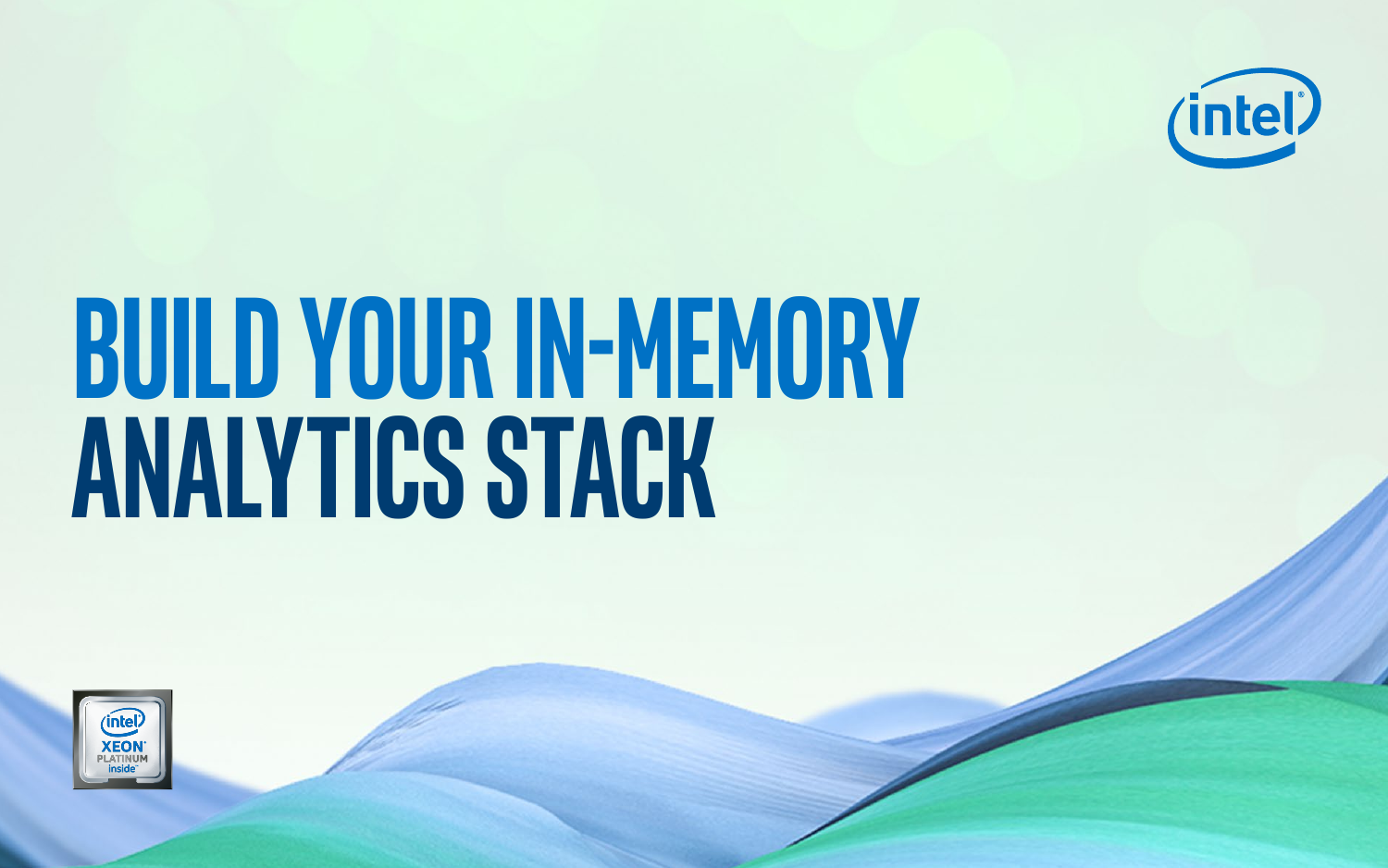

# **CONTENTS in brief**

In-memory databases have moved from being an expensive option for exceptional analytics workloads, to delivering on a far broader set of goals. Using real-world examples and scenarios, in this guide we look at the component parts of in-memory analytics, and consider how to ensure such capabilities can be deployed to maximize business value from both the technology and the insights generated.

| What does memory really have to do with analytics    |
|------------------------------------------------------|
|                                                      |
|                                                      |
| <b>Considerations when building your in-memory</b>   |
|                                                      |
| Applying these principles to real-world scenarios  7 |
|                                                      |
|                                                      |
|                                                      |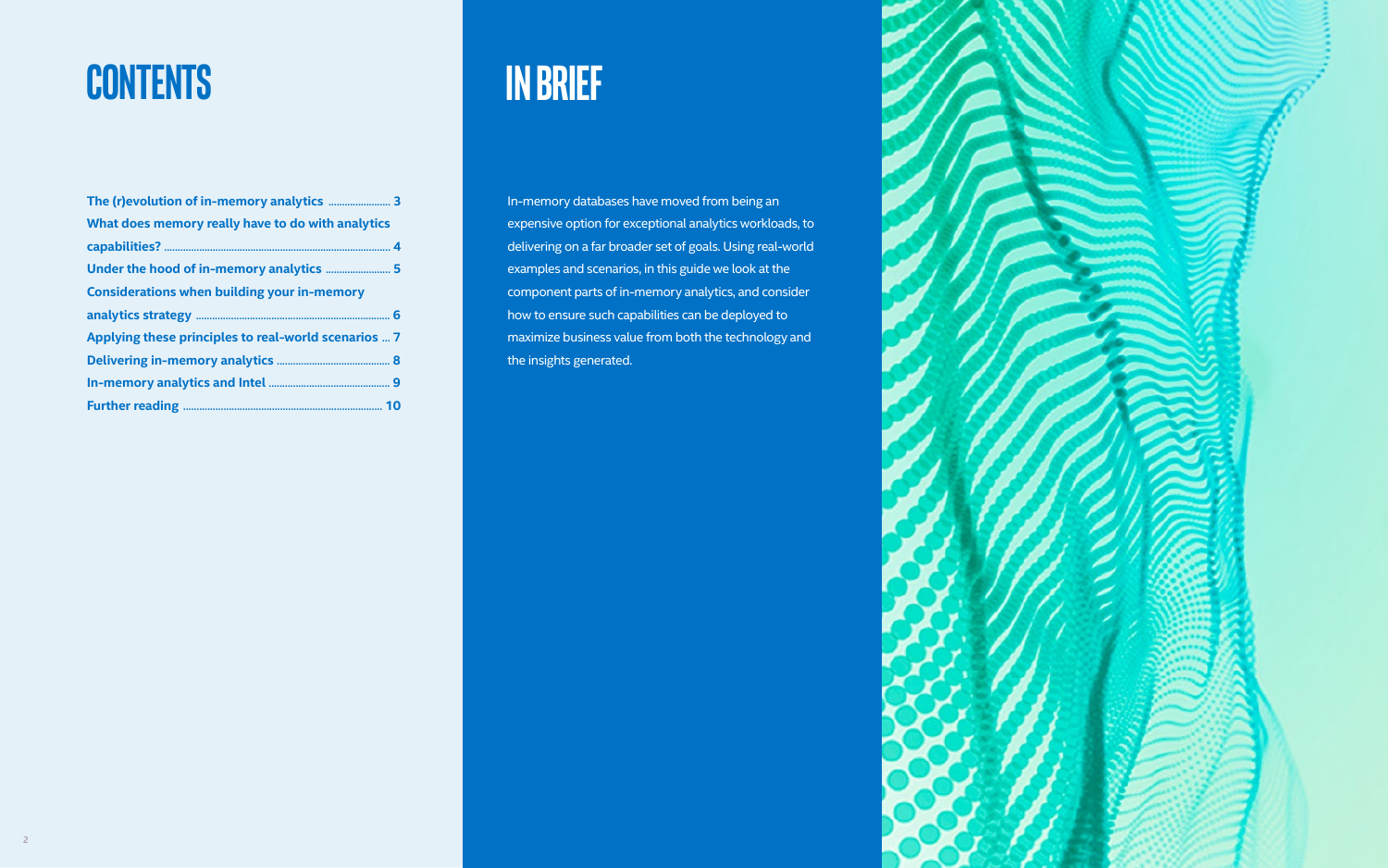**3**

# <span id="page-2-0"></span>**The (r)evolution of in-memory analytics**

The reactive 'rear view mirror' analytics practices that seemed ground-breaking a few years ago can no longer satisfy today's demand for real-time insight. Organizations across multiple industries are adopting more complex analytics use cases (like predictive analytics and AI) that will help them identify and respond to trends and insights in real-time, or even in advance.

One of the drivers for this demand is the fact that our ability to capture and process large volumes of data has increased in recent years, while the cost involved has gone down. IDC predicts that the global datasphere will grow from 33 zettabytes (ZB) in 2018 to 175 ZB by 2025<sup>1</sup>, and as our ability to ingest large volumes of data increases, so does the need to extract value from it. Hardware technology advancements, coupled with new analytics and AI algorithms and software help us gain more, complex insights faster and adopt real-time, data-centric decision making.

These developments mean a much broader choice of tools is now available, which can be chosen based on each use case. For example, more traditional approaches can still be fine for batch processing business intelligence (BI) data. However, for real-time workloads like fraud detection, customer service, or patient monitoring an IT infrastructure that supports real-time data processing and analytics is essential. This is where the application and impact of in-memory computing is quickly growing.

In-memory analytics brings a range of advantages to the enterprise, including the ability to reduce IT costs and simplify infrastructure with more uptime; lower latency; greater synchronization of data (compared to older models which kept data in separate containers); reduced data copies, and faster development cycles. Moreover, with its ability to deliver faster, deeper insights at scale and in real time, it helps create new opportunities to drive and enhance service delivery.

As its name suggests, in-memory computing (or in the context of this paper, in-memory analytics) is about moving data up the storage tiers and closer to the CPU to enable faster access for more rapid analytics, and reduced time-to-insight. However, being able to implement and scale this capability often means making architectural changes to your underlying IT infrastructure.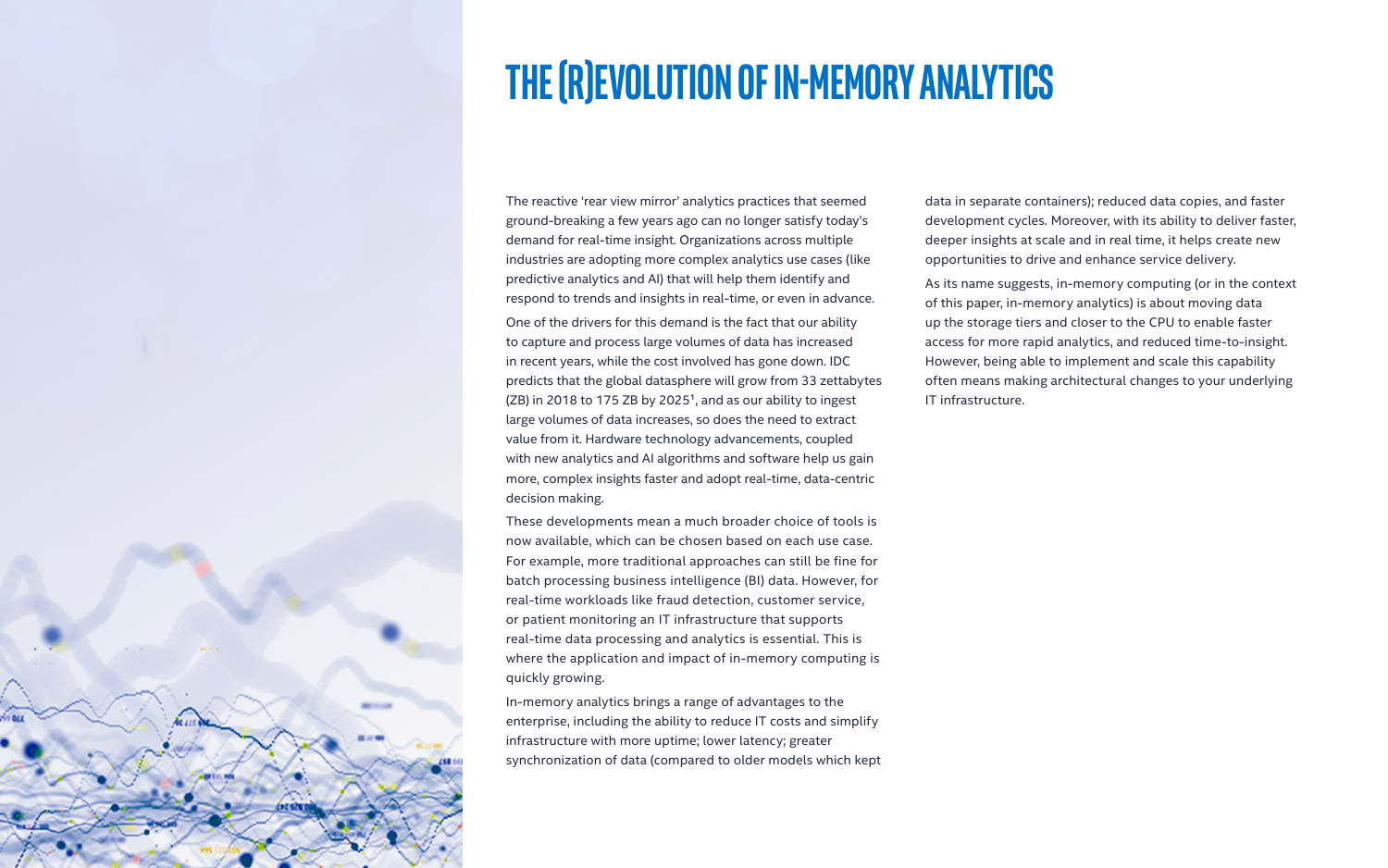# <span id="page-3-0"></span>**What does memory really have to do with analytics capabilities?**

As memory technologies have evolved, they have enabled more data to be handled at a lower cost, which in turn drives today's more data-heavy workloads. However, fast memory technologies like DRAM are still more costly than lower storage tiers like NAND, SSDs and hard drives, and tend to increase their cost exponentially as you add more until you hit a 265GB-perslot ceiling after which no more capacity can be added. This means that when real-time analytics applications need to keep large volumes of data close to the CPU, memory capacity can quickly become a bottleneck. At the same time, retrieving the data from lower storage tiers creates too much latency, creating a poor cost/performance ratio.

As a next step in this evolution, Intel has just launched Intel® Optane<sup>™</sup> DC persistent memory with the latest generation Intel<sup>®</sup> Xeon® Scalable processor, connecting this advantage directly to the CPU memory bus. It offers the unprecedented combination of high capacity, affordability and persistence. By moving and maintaining larger amounts of data closer to the processor, workloads and services can be optimized to reduce latency and enhance performance.

The challenge can be addressed using recent innovations in storage and memory – for example Intel® Optane™ SSDs for the data center, which include a non-volatile memory technology that offers DRAM-like performance with the persistence of SSD storage. This can help create a smoother continuum between memory and storage, and balance the cost/performance ratio for large-scale in-memory workloads like advanced analytics and AI. It also offers developers creating new AI and analytics applications more choice and support from their hardware platform.

### **Use Cases for In-Memory Analytics**

**Clinical Healthcare:** In-memory analytics can provide the ability to monitor patient safety in realtime, personalize patient care, assess clinical risk, and to reduce patient readmission – improving organizational efficiency and the patient experience. Process large, memory-hungry files like 3D MRI scans and analyze them in conjunction with patient data from other sources like electronic medical records (EMR).

**Retail:** In-memory analytics can improve realtime inventory tracking and understanding of how customers act in-store or online, driving operational efficiency, higher sales volumes, better security, and enhanced customer satisfaction. Being able to understand customers on an individual level allows for real-time ad targeting, and personalized in-store and online experiences.

**Financial Services:** Use in-memory analytics to aggregate transactional data to improve business health and reveal insights about customer behaviors, and to inform real-time decisions about stock trading and fraud detection. Support real-time services like mobile money transfer.

**Call Center Analytics and Customer Churn:**  In-memory analytics can process call center logs, online interactions, interactive voice response, and IT support systems to model customer behaviors and predict churn. Predictive models can also be used to help increase staff retention and reduce recruitment overheads.

**Smart Operations Supply Chain:** Analytics-driven predictive maintenance enables servicing with minimal disruption and cost, optimizing supply chains and forward planning for spare parts and raw materials. In-memory analytics can be used to power core systems like SAP HANA\* to deliver status updates in real time, and to provide customers with real-time order tracking all the way from warehouse to delivery.

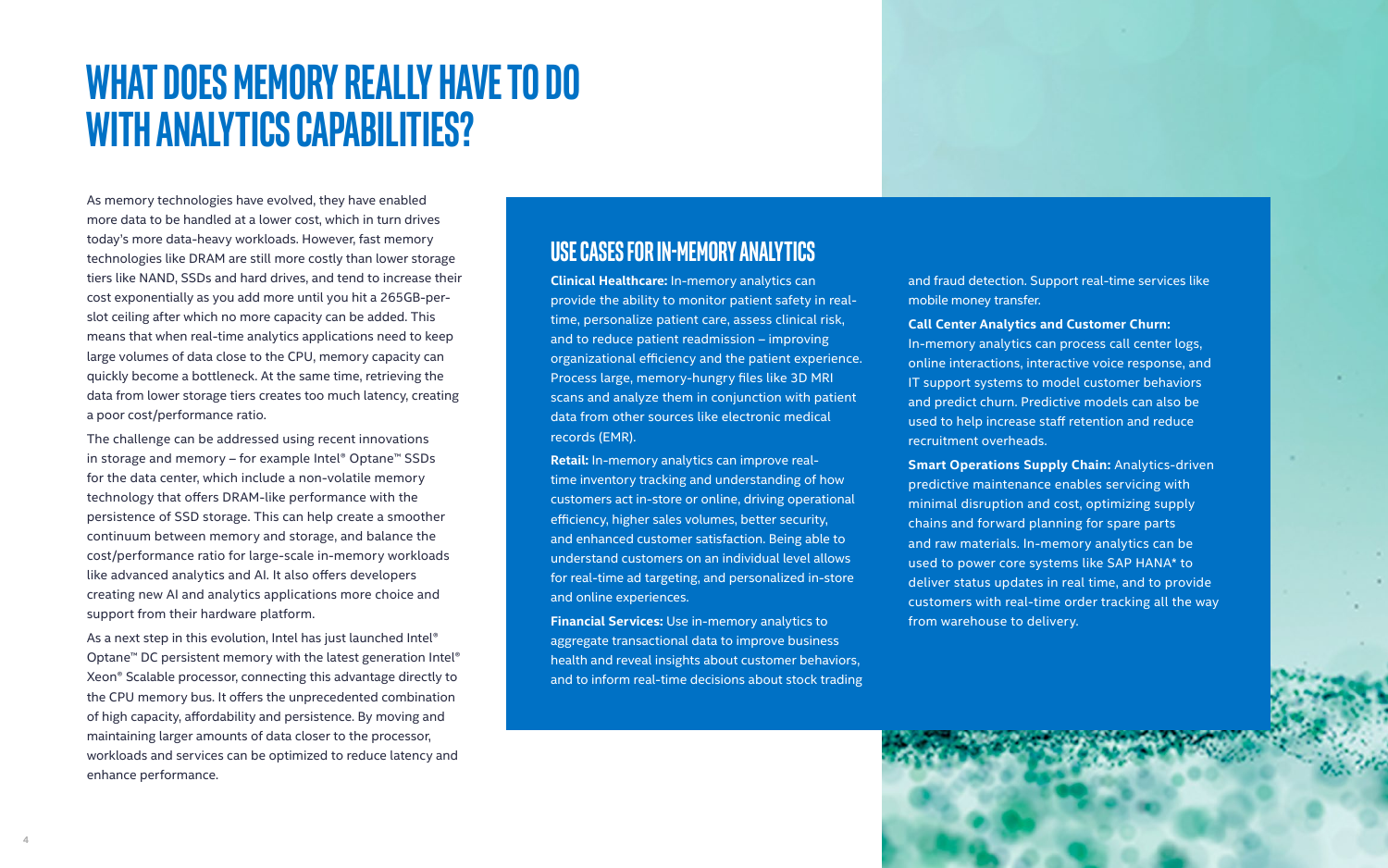# **Under the hood of in-memory analytics**

As demand for in-memory analytics increases, the IT leader is challenged to extract more value from larger data sets than ever before. It's therefore important to consider the architecture that underpins your in-memory operations and how it meets your needs now and in the future.

Your architectural requirements will depend on the maturity of your organization's capabilities and experience. A traditional architecture may use an operational database to hold and manage current data, which is processed in batches before being directed to the organization's data warehouse for analytics. However, in many enterprises this model is giving way to a single hybrid transactional and analytical processing (HTAP) architecture, which enables you to run analytics on transactional data, eliminating the data hops that come with batch processing and data warehouses. This supports some of the key platforms and applications that benefit from in-memory analytics, such as SAP HANA\*.

If considering HTAP, you should also consider which flavor of it will be most appropriate for your business. Point-of-decision HTAP, for example, uses the same underlying infrastructure for both operational and analytics workloads (such as is the case with SAP HANA), enabling you to run analytics reports directly on the operational database. However, in-process HTAP takes things a step further, embedding analytics capabilities into the transaction itself to impact its outcome – for example in use cases such as dynamic ad placement on a website, or real-time payment fraud detection.

## **Enabling dynamic ad placement with Intel® Xeon® Scalable processors**

The digital advertising industry is an increasingly complex and high-stakes environment. As consumers use more devices to access content – from mobile phones and tablets to connected TVs – it's essential for advertisers to ensure they're getting the right ad to the right person, at the right time, and on the right device.

ZypMedia\* offers national advertising products to local companies, and wanted to ensure that with around 500,000 transaction requests a second, needing a half-millisecond response time, it had the speed and flexibility to deliver this high quality of service.

It worked with Aerospike\*, a database company committed to helping its customers tackle Internet-scale problems while retaining the flexibility of an on-premise solution. Running its software on Aerospike's database and Intel® Xeon® Scalable processors, ZypMedia achieved excellent performance results.

### <span id="page-4-0"></span>**Real-world performance and TCO improvements with Intel® Optane™ DC Persistent Memory**

Evonik\* strives to be a worldwide leading speciality chemicals company. It produces sophisticated chemicals for a variety of customer needs including 3D printing, tires, and sustainable farming. Understanding the changing needs of customers and the complex supply chain that supports them can only be done with real-time analytics and reporting.

The organization depends on innovative technology to keep up with its infrastructure needs. In order to support real-time insights, those needs included creating greater in-memory database capacity without sacrificing time or cost.

The organization endeavors to achieve the next level in total cost of ownership (TCO) efficiency, and as part of this approach it chose to implement – with support from Accenture® – servers using Intel® Optane™ DC persistent memory.

Previously, Evonik's option to increase memory capacity was limited to investing in larger servers. However, with Intel Optane DC persistent memory, it can now invest in persistent memory modules. This gives Evonik the flexibility to integrate data sets into its SAP HANA\* platform more efficiently. Whether data sets grow over time or by acquisition, Evonik is now well positioned to store such massive data sets.

In a recent proof of concept, Evonik found that with Intel® Optane™ DC persistent memory, it saved time during data table reloads after the server was restarted. This allows for shorter maintenance windows for SAP HANA patching or configuration change. In a stable SAP HANA environment with a large memory footprint that supported both Intel Optane DC persistent memory and DRAM, Evonik also achieved a lower TCO. With less server downtime for its SAP HANA systems, there is also more time for productivity.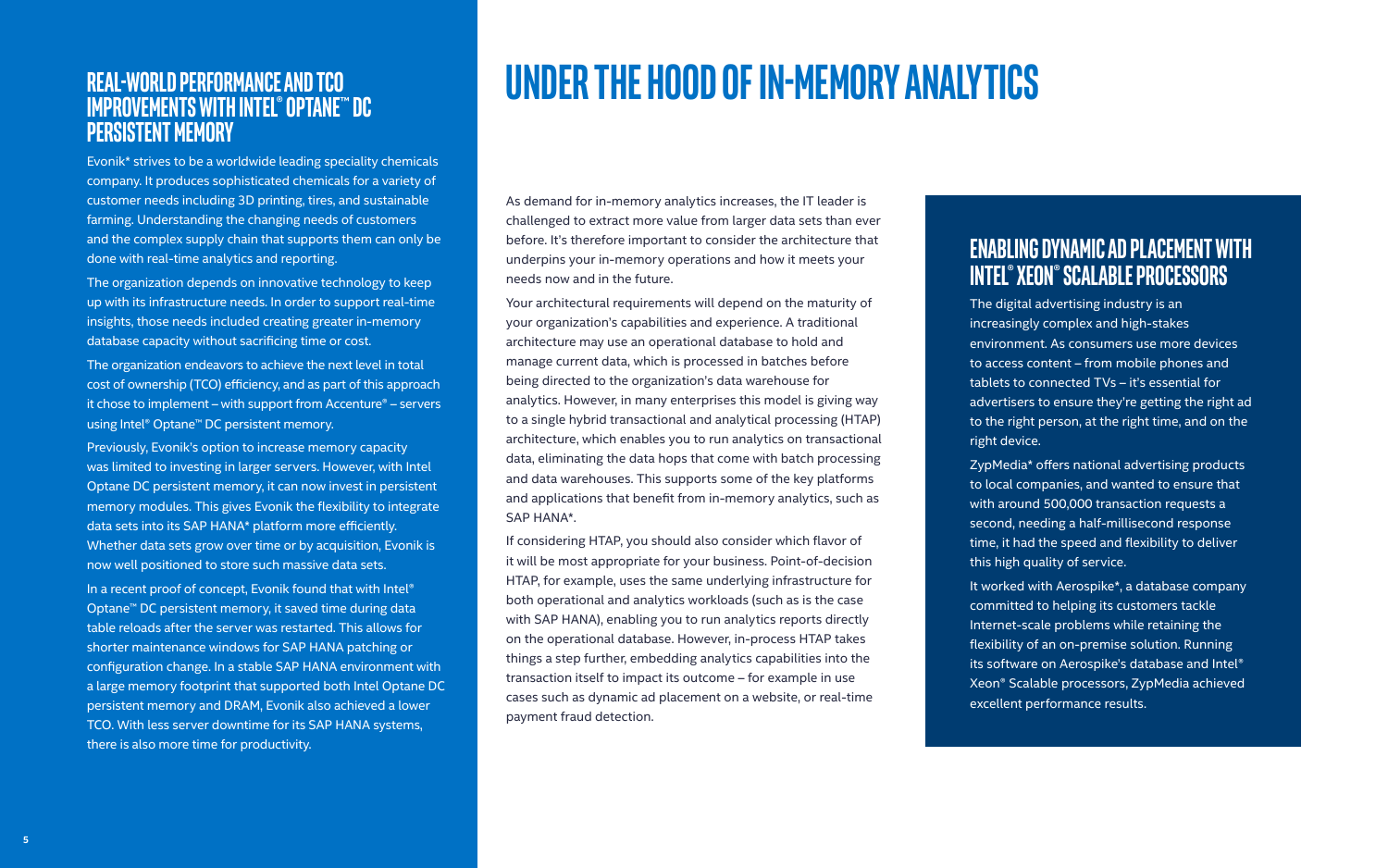# <span id="page-5-0"></span>**Considerations when building your in-memory analytics strategy**

Keep in mind that wherever you're using your data (from Hadoop\* software, to column-based open source like Cassandra\*, Oracle\* databases, or your SAP HANA platform), the way you consume the data should determine the technology you use to hold and manage it. The type of approach you choose should depend on the business need, and it's important to bear in mind that more traditional approaches remain an option when your analytics requirements are not so time- or memory-intensive.

When embarking on your strategy development, follow these rules of thumb to ensure all your bases are covered:

**1.** Avoid the temptation to be swayed by tactical initiatives or passion projects by prioritizing the development of a **holistic and long-term business data strategy**. Make sure all those involved understand the business objectives and success criteria, as well as the data needed to support the decisions and analytics that will help meet them.

**2.** Carefully evaluate the **IT variables, requirements and criteria** that will impact how you ingest, store and consume your data to meet your business goals. This may include considerations like:

a. Legacy applications – which business-critical software do your users rely on, and how will it be integrated into your in-memory analytics strategy without impacting performance, availability or security?

- b. Workload placement most organizations today operate a hybrid multi-cloud model, with different workloads and applications running across a mix of on-premise data center, local or hosted private cloud and public cloud. Make sure you have clear and repeatable criteria for deciding which workloads should be run in which environment, and that your in-memory analytics workloads are vetted as part of this process.
- c. Agility and time-to-market use cases for inmemory analytics focus on delivering real-time insight and action, so it can be a useful approach when agility and quick delivery to market are important. Less time-sensitive operations could more cost effectively be handled using batch processing or other more traditional methods.
- d. Capacity as with any advanced analytics workload, in-memory requires huge memory capacity in order to deliver on the promise of real-time insight and action. Make sure your storage and memory architecture is designed with these requirements in mind, and consider technologies like Intel Optane DC persistent memory to cost effectively address the capacity, performance and persistency needs of your hot data.
- e. Cadence look at each data element that you're bringing in and treat it according to how it will be used – each has its own characteristics. For example, some data elements may need to be

processed at a high frequency, on an ongoing basis, but may be relatively low volume. Others may come in huge volumes but can be processed in batches to make them manageable. These different models will have different hardware and software requirements though, so you need to think holistically and make sure you're covering all bases.

**3.** Ensure you have the required **skills within your workforce** to implement, execute and monetize your in-memory analytics objectives. You may choose to do this by training up existing team members or hiring in new skills.

### **4.** Follow some core **guiding principles for inmemory database architectures:**

- a. Create a distributed environment that allows for separate components such as CPU, memory and storage to be added as needed over time.
- b. Ensure your environment is relational and multimodal, able to support SQL databases and semistructured data such as JSON\*.
- c. Enable mixed media support to ensure that as data ages it can be moved down from memory to storage tiers to help optimize data management costs without compromising latency or analytics performance.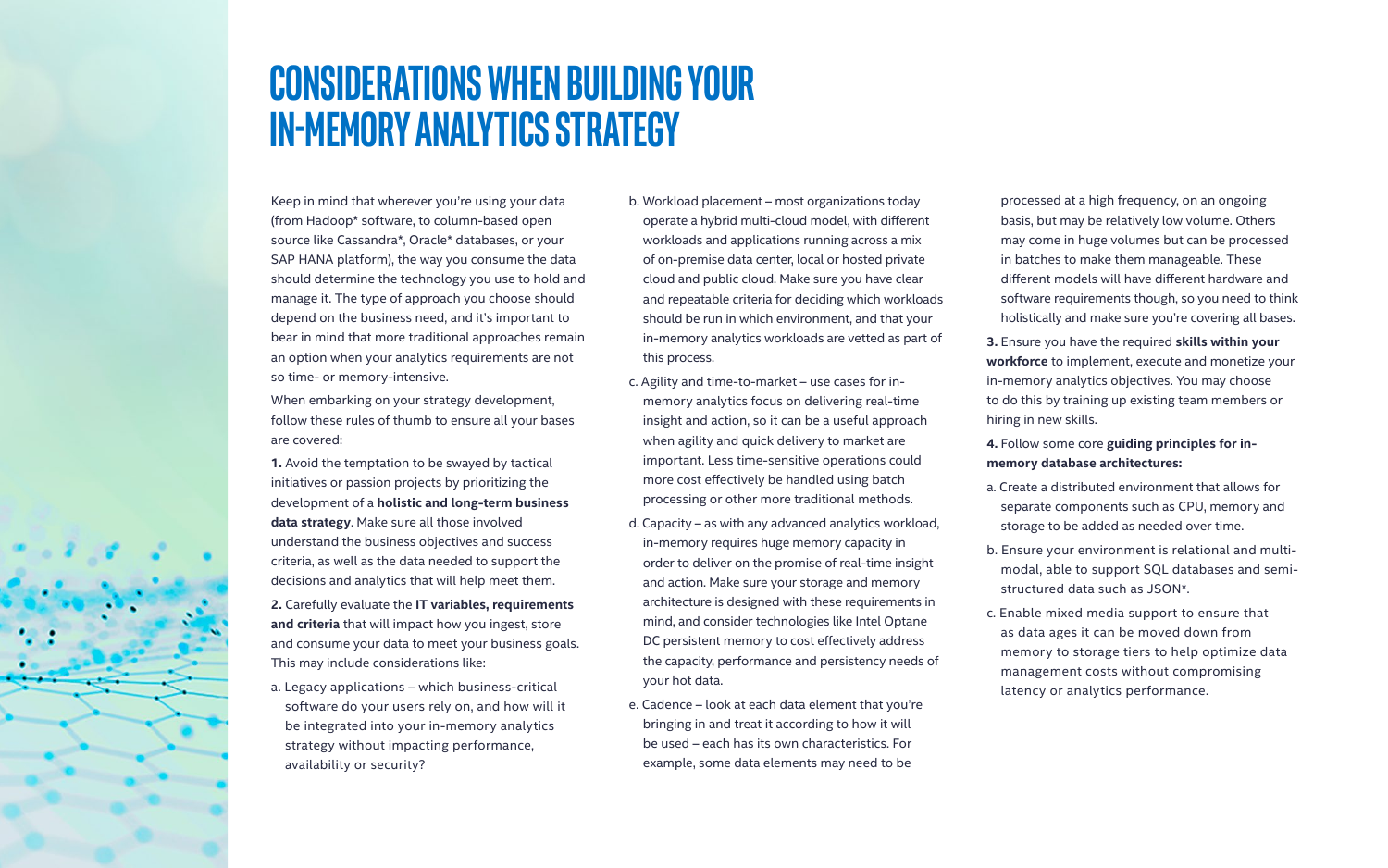Every in-memory analytics deployment will differ depending on the way the organization responds to the points outlined above. However, it can be instructive to consider some concrete examples. Every in-memory analytics deployment will differ<br>depending on the way the organization responds to<br>the points outlined above. However, it can be

# <span id="page-6-0"></span>**Applying these principles to real-world scenarios**

Let us take a financial services organization looking to do fraud detection and prevention using in-memory analytics. A real-time use case like this needs high-performing systems that enable the organization to ingest the data about a particular transaction as it is going on and then run analytics on it against the customer's historic transactions and behavior patterns.

The historical data may be stored on a warm storage layer such as Intel Optane SSDs or NAND-based SSDs that offer high performance on processing. Meanwhile, the live transaction data could be processed initially through the point of sale. The edge infrastructure can be arranged to perform some data cleansing and filtering (for example removing any cancelled transactions that contain no useful insights), and even analysis, before the critical data is passed to a centralized repository. The organization may choose to use CPU-based edge devices to handle this process, or – if the data needs to be compressed and/or encrypted, or if power availability at the edge is low – a field programmable gate array (FPGA) may be a better fit.

Once the live transaction hits the centralized repository (cloud or on-premise), the organization can compare the live and historical data to identify points of similarity or discrepancy, with your inmemory analytics application helping identify these patterns. This is where high-performance, low-latency hardware is critical to enable near instantaneous results. Make sure your server platform offers high-capacity, scalable and cost-effective memory to support this need.

**• Powerful computing:** Delivered with the next generation Intel® Xeon® Scalable processors, helping transform system performance for large, memory-bound data challenges like real-time analytics and decision making. For example, 2nd Generation Intel Xeon Scalable processors featuring Intel Optane DC persistent memory deliver 2.4x better performance running SAP\* HANA\* 2 compared to a five-yearold system<sup>2</sup>.

As a second example, let's consider a healthcare organization diagnosing and treating cancer patients. In this scenario, regulatory obligations around data privacy and security are likely to out-rank performance and latency requirements (although these will of course also be important). From an IT infrastructure perspective, this means focusing more on storage and memory than compute performance and network speed.

This challenge is compounded by the sheer size of much of the data the organization holds, with a single MRI scan being as large as multiple gigabytes in size. Being able to quickly and significantly scale your capability to handle and analyze data in real-time therefore is crucial in order to deliver instantaneous insights that underpin diagnosis and treatment decisions.

The system must also be able to support processing peaks when it is ingesting huge volumes of new files, meaning burst capacity must be worked into the architectural plan. This is generally difficult with a GPU-based system, which tends not to offer the memory capacity headroom needed to run these largescale in-memory analytics workloads. In this case, a CPU-based platform with enhanced memory capabilities – such as the latest generation Intel® Xeon® Scalable processor with Intel Optane DC persistent memory – can help by offering increased capacity to scale during times of peak demand.

### **Intel® Optane™ DCPersistent Memory for In-Memory Analytics**

**• Fast storage that performs like fast memory:** Persistence and large capacity accelerate the entire analytics lifecycle – data ingestion, preparation, storage, discovery, development, and deployment – to make scalable in-memory analytics a

- 
- 
- reality.
- 
- 
- 
- 

**• Move fast, store more, process everything:** Keep significantly larger data sets closer to the processor to drive down latency and extract more value for less. Run inmemory databases faster, for example, with over six times the transaction throughput in Oracle TimesTen\*3.

**• Restart sooner and reduce wait times:** Rapid restart times for in-memory databases compared to DRAM-only cold restarts and reduced wait time help boost efficiency so critical business decisions can be made and actioned faster.

**• Reduce system downtime:** Persistent memory removes the need to read data from disk into RAM in a system restart, so applying security patches and other administrative tasks can be done faster. This helps reduce system downtime (and its resultant delays or missed SLAs) by accelerating time to recovery to maximize system uptime and service delivery.

**• Lower total cost of ownership (TCO) for analytics**  workloads: Achieve 36 percent<sup>4</sup> more virtualized machines (VMs) for multi-tenant virtualized online transaction processing (OLTP) databases and 30 percent<sup>5</sup> lower estimated hardware cost per VM using 2nd Generation Intel Xeon Scalable processors with Intel Optane DC persistent memory.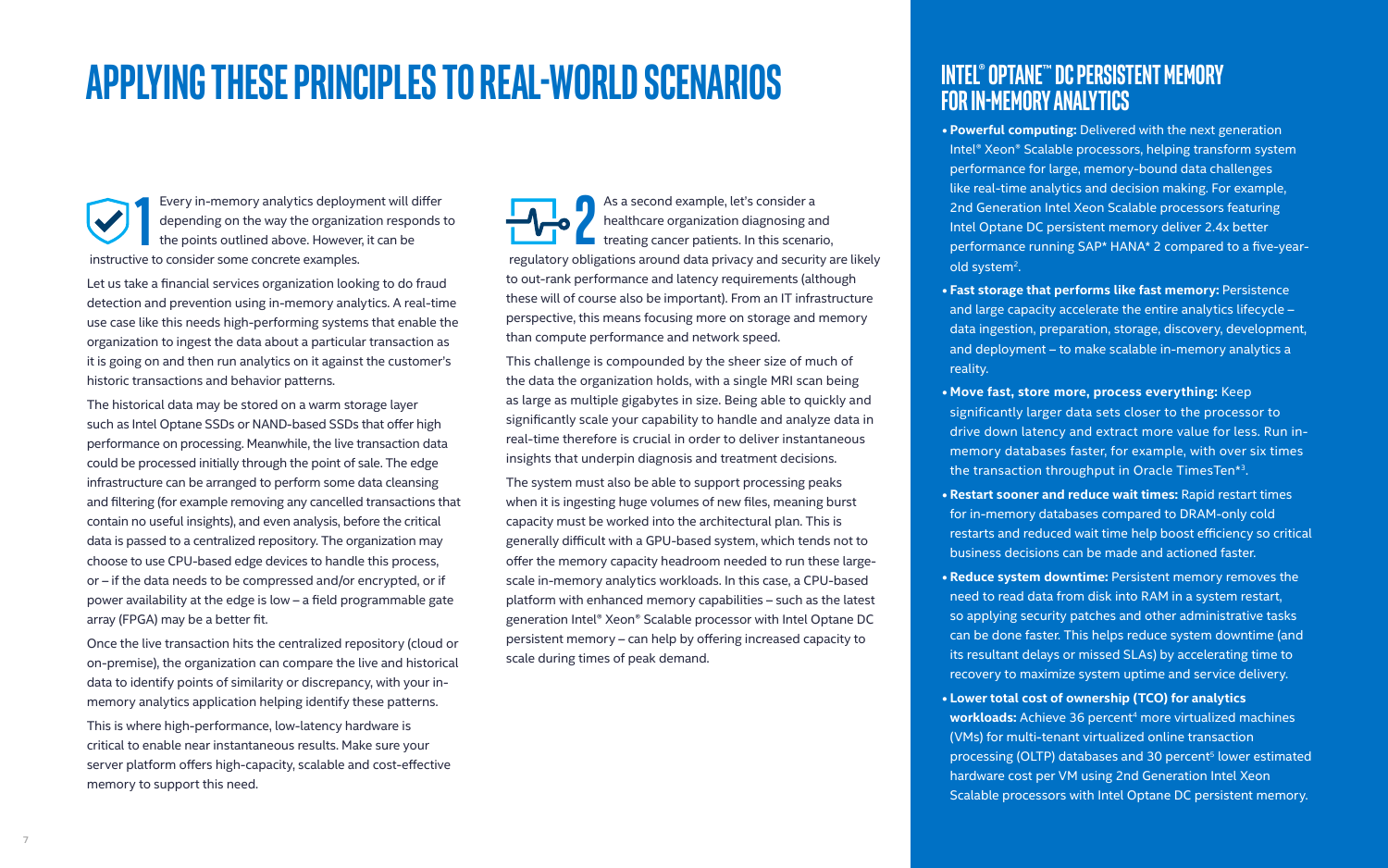<span id="page-7-0"></span>

# **Delivering in-memory analytics**

Whether you're embarking on your first in-memory analytics initiative, or have done it before, this section is designed to help you think through some of the steps that will help make your next project a success.

### **1. Prepare Your People**

- Start with the business objective and let that be your guide. Ensure you're only bringing in in-memory analytics if it makes sense for the organization. You'll be generating insights so make sure someone is there to benefit from them.
- Involve stakeholders from across the business to get ideas and perspectives that will help you identify the best project to start with.
- Pick business and IT collaborators who are willing to collaborate and drive change. The best laid plans can be stymied by culture or resistance to change.

### **2. Prepare Your Project**

- Identify low-hanging fruit to prove business value quickly, and keep it simple. Identify a high return on investment (ROI) business use case that can benefit from real-time analytics and start with that. You can scale and/or add complexity later, once you have demonstrated value and built support for the initiative.
- Explore around your chosen use case to identify opportunities to create a ripple effect. Ideally use cases may be related, for example appearing in the same line of business, or by having shared data needs. Try to pick a project that could be easily scaled or replicated if it goes well.

### **3. Prepare Your Data**

- Identify a data consumption model. Will your users need self-service capabilities to access insights on-demand, and splice them multiple ways? Or will automated reports on a regular cadence do the job?
- Understand the data elements that will be needed to meet the business requirement. What data types are you dealing with? How often is the data generated, ingested, processed, and analyzed? What business processes and applications must it intersect with?
- Invest in building your foundational data model, ideally by getting everyone together to whiteboard and sketch things out. Think about scalability – will your proposed model work tomorrow just as well as today? What other features might you need to add as business needs evolve?
- Consider your data governance and management strategies – who will own it? How and when will it be cleaned and updated? How will it be secured, and can you demonstrate compliance with regulations and laws?

### **4. Plan Your In-Memory Analytics Environment**

• Study the software ecosystem available to you. A wide range of open source and proprietary applications are available to support in-memory analytics use cases, so you may be able to adopt something that already exists. If not, make sure you have access to the development skills that will help you refine or build your ideal app.

- Select your vendors for key infrastructure pieces. Run pilots or proofs of concept to ensure your chosen solutions will work in your real world.
- Consider how you will implement your inmemory analytics capabilities, depending on your organizational needs and the maturity of your IT infrastructure.
- You may consider options such as bare metal servers; virtualized machines and hyperconverged infrastructure; containers with orchestration, or the cloud.

### **5. Deliver**

- Work in increments, and don't expect big bang results overnight. Things will not always go to plan and there will be hiccups along the way, but treat these as opportunities to learn and optimize for the next cycle.
- Agree and put in place measures for reporting on the performance of your in-memory analytics initiatives, and maintenance of the systems and algorithms supporting them. It's likely you will need to revise and adjust your prediction models over time in order to maintain the accuracy and quality of the insights you derive.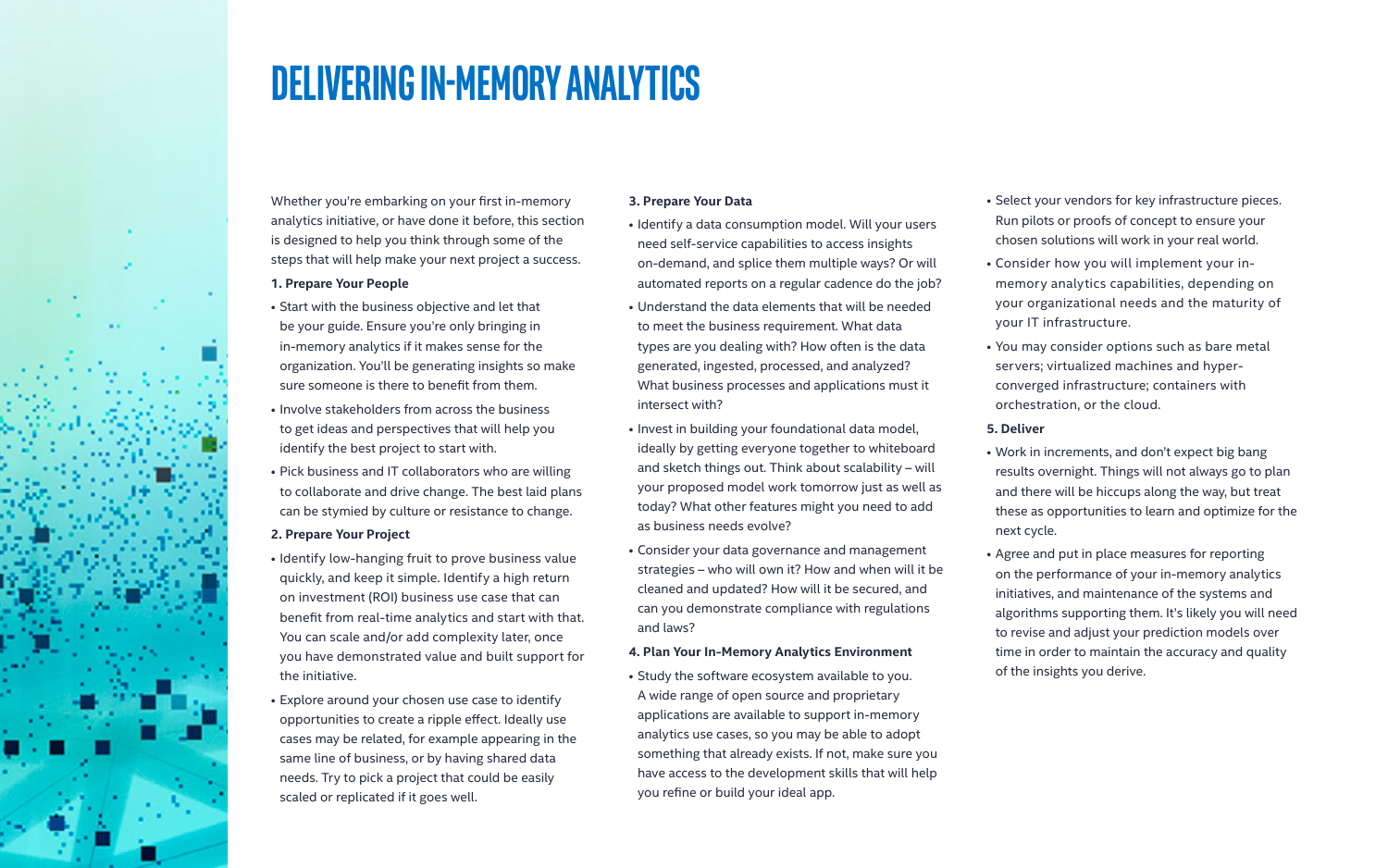<span id="page-8-0"></span>

# **In-memory analytics and Intel**

Intel's range of data center technologies are designed and optimized to simplify the complexity of in-memory analytics. The latest generation Intel Xeon Scalable processors, with Intel Optane DC persistent memory deliver the performance, persistence and capacity required to improve service delivery by accelerating data-driven insights. These technologies transform system performance for I/O intensive queries, for example by delivering up to 8x speedup improvement with IOintensive queries using Intel® Optane™ DC persistent memory and hard drives, compared to DRAM and SSDs 6, while helping lower data replication latency and enabling the activation of larger 'working' data sets in memory. The introduction of persistence in memory on the CPU also helps accelerate inmemory database start times.

By using Intel Optane SSDs as part of your storage architecture as well, you can expand the size of your data sets beyond DRAM's limits while breaking through performance bottlenecks, boosting throughput and cost-effectively optimizing compute resource. This can help deliver the rapid scalability and flexibility often demanded by in-memory analytics workloads.

> • Achieve up to 2.3x faster time-to-insights (BigBench\*) with 2nd Generation Intel® Xeon® Gold 6248 vs a five-year-old system<sup>8</sup>

In addition to our continued commitment to hardware innovation, we work closely with our ecosystem to develop fully integrated, benchmarked software and hardware stacks designed to support specific workloads for faster service delivery and time-to-value. Intel® Select Solutions for Microsoft SQL Server\* are optimized for in-memory advanced analytics use cases like online transaction processing (OLTP).

We will always generate more data than we can process, so it's important to focus any data strategy on maximizing the value of our data resources. Increasingly, this means enabling real-time analytics use cases through innovation in algorithms, software and the hardware that underpin them. Organizations planning to make the most of these developments will benefit from prioritizing and maximizing their investments in in-memory analytics.

Benchmarks show you can accelerate time-toinsight and enhance your customers' experience with the latest Intel® technology for real-time analytics applications.

• Gain up to 3.7x higher online transaction processing (OLTP) performance (HammerDB\*) with 2nd Generation Intel® Xeon® Platinum 8280 vs a fiveyear-old system7.

• Recent HiBench\* benchmarks found it delivered up to 4.3x higher performance than a five-yearold system9.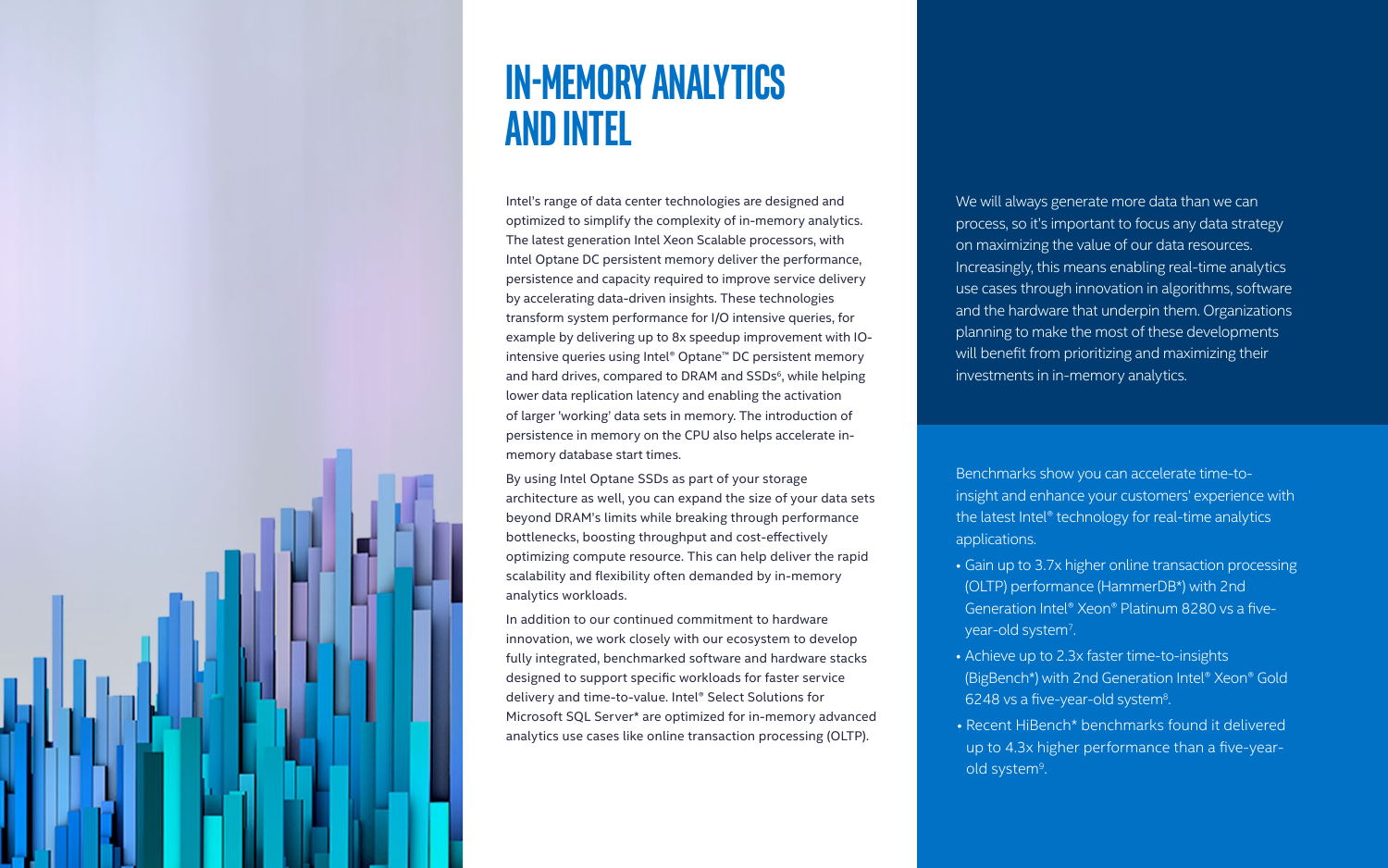<sup>1</sup> The Digitization of the World From Edge to Core, November 2018, IDC and Seagate, https://www.seagate.com/files/www-content/our-story

<sup>2</sup> Performance results are based on testing by Intel IT as of March 12, 2019 and may not reflect the publicly available security updates. No system

- **• Solution Brief: [Intel® Select Solutions for Microsoft SQL Server\\* Business Operations](https://www.intel.com/content/www/us/en/analytics/select-solutions-for-microsoft-sql-server-brief.html)**
- **• Video: [Intel & SAP Executive Interview \(Lisa Davis & Chris Hallenbeck\): SAP HANA\\*](https://www.intel.com/content/www/us/en/big-data/partners/sap/sap-hana-data-management-video.html)  [Revolutionizes Data Management with Intel® Optane™ DC Persistent Memory](https://www.intel.com/content/www/us/en/big-data/partners/sap/sap-hana-data-management-video.html)**
- **• Blog: [Access More Data with Intel® Optane™ DC Persistent Memory and SAP HANA\\* 2.3](https://itpeernetwork.intel.com/access-more-data-intel-optane-dc-persistent-memory-sap-hana-extension-nodes/)  [Extension Nodes](https://itpeernetwork.intel.com/access-more-data-intel-optane-dc-persistent-memory-sap-hana-extension-nodes/)**

Performance tests, such as SYSmark and MobileMark, are measured using specific computer systems, components, software, operations and functions. Any change to any of those factors may cause the results to vary. You should consult other information and performance tests to assist you in fully evaluating your contemplated purchases, including the performance of that product when combined with other products. For more complete information visit [www.intel.com/benchmarks](http://www.intel.com/benchmarks)

# <span id="page-9-0"></span>**further reading**

Software and workloads used in performance tests may have been optimized for performance only on Intel microprocessors.

Performance results are based on testing as of the date set forth in the configurations and may not reflect all publicly available security updates. See configuration disclosure for details. No product or component can be absolutely secure.

- trends/files/idc-seagate-dataage-whitepaper.pdf
- can be absolutely secure.

<sup>3</sup> 6.49x improvement performance results are based on Oracle TimesTen IMDB, running TPTPM benchmark. Hardware configuration for baseline and persistent memory systems is 2x Intel® Xeon® processors with 28 cores, 2 threads per core. BIOS version1.0134. Storage is 2x6TB SSD DC P4608. Operating system is Red Hat Enterprise Linux 7.5, Kernel 4.18. Baseline system has 1,536Gb DDR4 quad rank @2666MHz. Persistent memory system has 192GB DDR4 dual rank @2666MHz and 6TB of Intel® Optane™ DC Persistent memory. Date of test = March 15th, 2019.

 Baseline: three-node (1-master + 2-slave) SAP HANA 2 scale-out configuration. Per Node: 4x Intel® Xeon® processor E7-8880 v3 (2.3 GHz, 150 W, 18 cores ), CPU sockets: 4; Microcode: 0x400001c, RAM capacity: 64 x 32GB DIMM, RAM model: DDR4 2133 Mbps; storage: GPFS, approximately 21.8TB of formatted local storage per node, SAN storage for backup space only; network: redundant 10GbE network for storage and access, redundant 10G network for node-to-node; OS: SUSE 12 SP2, SAP HANA: 2.00.035, GPFS: 4.2.3.10. **Average time of 50 individual test queries executed 30-50 times each, for a total of approximately 25,000 steps: 2.81 seconds.**

 New configuration, one-node (1-master) SAP HANA 2 scale-up configuration: CPU: 4 x 2nd Generation Intel® Xeon® Platinum 8260 processor (2.2 GHz, 165 W, 24 cores), CPU sockets: 4; Microcode: 0x400001c, RAM capacity: 24 x 64GB DIMM, RAM model: DDR4 2133 Mbps; Intel Optane DC persistent memory: 24 x 126GB PMM; storage: XFS, 21TB; network: redundant 10GbE network; OS: SUSE 15, SAP HANA: 2.00.035, Intel BKC: WW06. **Average time of 50 individual test queries executed 30-50 times each, for a total of approximately 25,000 steps: 1.13 seconds.**

⁴ Configurations: 1-node, 2x 26-core 2nd Gen Intel Xeon Scalable Procesor, HT on, Turbo on, 768GB, 0(24 slots /32GB / 2666 DDR)1x Samsung PM963 M.2 960GB, 7 x Samsung PM963 M.2 960GB, 4x Intel SSDs S4600 (1.92 TB), 1xIntel X520 SR2 (10Gb), Windows Server 2019 RS5- 17763, OLTP Cloud Benchmark, test by Intel as of 1/31/2019 vs. 1- node, 2x 26-core 2nd Gen Intel Xeon Scalable Procesor, HT on, Turbo on, 192GB, 1TB(12 slots / 16 GB / 2666 DDR + 8 slots /128GB / 2666 Intel Optane DCPMM), 1x Samsung PM963 M.2 960GB, 7x Samsung PM963 M.2 960GB, 4x Intel SSDs S4600 (1.92 TB), 1x Intel X520 SR2 (10Gb), Windows Server 2019 RS5-17763, OLTP Cloud Benchmark, test by Intel as

⁵ Baseline: 1-node, 2x Intel Xeon Platinum 8276 cpu, DRAM - 384GB (12x32GB); Total System Cost=\$34931[cpu cost=\$17438, Memory subsystem cost – Total Cap: 768GB (384GB /Socket)=\$8993, Storage cost=\$7200, Chassis, PSUs, Bootdrive etc. =\$1300]; Total VMs per system=22, Cost per VM=\$1587 vs. DCPMM Config: 1-node, 2x Intel Xeon Platinum 8276 cpu, DCPMM- 512GB (4x128GB AEP + 6x16GB DRAM, 2-2-1, Memory Mode, 5.3:1); Total System Cost=\$33243 [cpu cost=\$17438, Memory subsystem cost - Total Cap: 1024GB (512GB/ Socket)=\$7305, Storage cost=\$7200, Chassis; PSUs; Bootdrive etc.=\$1300]; Total VMs per system=30, Cost per VM=\$1108.

- 
- of 1/31/2019.
- 
- Network connection. score: geomean speedup 8x. Tested by Intel, on 24 Feb 2019.
- 

⁶ Baseline: 1-node, 2x Intel® Xeon® Platinum 8280L CPU @ 2.70GHz processor on S2600WF (Wolf Pass) with 768GB DDRGB (DDR Mem: 24 slots / 32GB / 2666 MT/s) total memory, ucode 0x0400000a running Fedora release 29 kernel Linux-4.18.8-100.fc27. x86\_64-x86\_64-withfedora-27-Twenty Seven, and 9 decision support I/O intensive queries, storage is HDD (ST1000NX0313) \* 8, 0- Gigabit SFI/SFP+ network connection. Source: score: geomean baseline 1. Tested by Intel, on 24 Feb 2019, vs. New configuration: 1- node, 2x Intel® Xeon® Platinum 8280L CPU @ 2.70GHz processor on S2600WF (Wolf Pass) with 192GB DDR + 1TB Intel® Optane™ DC persistent memory GB (DDR Mem: 2 slots / 16GB / 2666 MT/s + 8 slots / 128GB / 2666 MT /s) total memory, ucode 0x0400000a running Fedora release 29 kernel Linux-4.18.8-100.fc27. x86\_64 x86\_64-withfedora- 27-Twenty\_Seven, and 9 decision support I/O intensive queries, storage is 8x HDD (ST1000NX0313), 10- Gigabit SFI/SFP+

⁷ 1-node, 2x Intel(R) Xeon (R) CPU E5-2697 v2 on Canoe Pass with 256 GB (16 slots / 16 GB / 1866) total memory, ucode 0x42d on RHEL7.6, 3.10.0-957.el7.x86\_64, 2 x Intel DC P3700 PCI-E SSD for DATA, 2 x Intel DC P3700 PCI-E SSD for REDO, HammerDB 3.1, HT on, Turbo on, result: OLTP Warehouse workload=2.24M, test by Intel on 2/1/2019 vs. 1-node, 2x Intel® Xeon® Platinum 8280 CPU on Wolf Pass with 384 GB (12 slots / 32 GB / 2933) total memory, ucode 0x4000013 on RHEL7.6, 3.10.0-957.el7. x86\_64, 2 x Intel SSD DC P4610 for DATA, 2 x Intel SSD DC P4610 for REDO, HammerDB 3.1 on commercial database, HT on, Turbo on, result: OLTP Warehouse workload=8.45M, test by Intel on 2/1/2019.